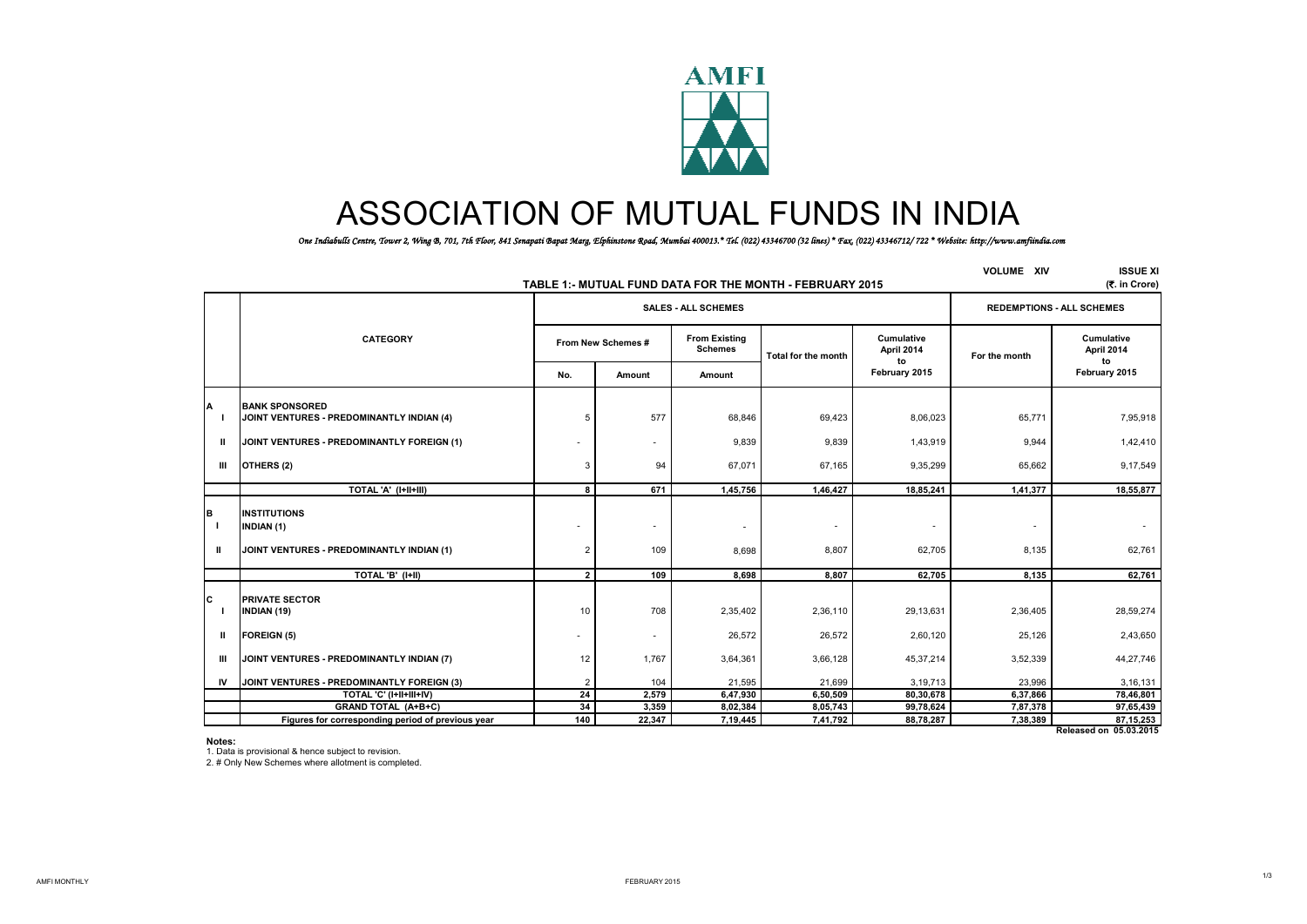|                                                 | TABLE 2:- SALES DURING THE MONTH OF FEBRUARY 2015 - TYPE AND CATEGORY WISE |  |
|-------------------------------------------------|----------------------------------------------------------------------------|--|
| 2.1 *NEW SCHEMES LAUNCHED (ALLOTMENT COMPLETED) |                                                                            |  |

|                                  | Open End             |                          | <b>Close End</b>         |        | <b>Interval Fund</b>     |        | <b>TOTAL</b>         |        |
|----------------------------------|----------------------|--------------------------|--------------------------|--------|--------------------------|--------|----------------------|--------|
|                                  | <b>No.of Schemes</b> | Amount                   | <b>No.of Schemes</b>     | Amount | <b>No.of Schemes</b>     | Amount | <b>No.of Schemes</b> | Amount |
| <b>INCOME</b>                    |                      | 268                      | 22                       | 2,364  | $\overline{\phantom{0}}$ |        | 25                   | 2,632  |
| <b>IINFRASTRUCTURE DEBT FUND</b> |                      | $\overline{\phantom{a}}$ |                          |        | $\overline{\phantom{0}}$ |        |                      |        |
| <b>EQUITY</b>                    |                      | 449                      |                          | 210    |                          |        |                      | 659    |
| <b>BALANCED</b>                  |                      |                          |                          |        |                          |        |                      |        |
| <b>LIQUID/MONEY MARKET</b>       |                      |                          |                          |        |                          |        |                      |        |
| <b>IGILT</b>                     |                      |                          |                          |        |                          |        |                      |        |
| <b>ELSS - EQUITY</b>             |                      |                          |                          | 43     | $\overline{\phantom{0}}$ |        |                      | 43     |
| <b>GOLD ETF</b>                  |                      |                          |                          |        |                          |        |                      |        |
| <b>OTHER ETFS</b>                |                      |                          |                          |        |                          |        |                      |        |
| <b>FUND OF FUNDS INVESTING</b>   |                      | 25                       | $\overline{\phantom{a}}$ |        | $\overline{\phantom{0}}$ |        |                      | 25     |
| <b>OVERSEAS</b>                  |                      |                          |                          |        |                          |        |                      |        |
| <b>TOTAL</b>                     |                      | 742                      | 26                       | 2,617  |                          |        | 34                   | 3,359  |

## **\*NEW SCHEMES LAUNCHED :**

| <b>OPEN END INCOME:</b>         | BOI AXA Corporate Credit Spectrum Fund; L & T Resurgent India Corporate Bond Fund and Reliance Retirement Fund - Income Generation Scheme                                                                                                                                                                                                                                                                                                                                                                                                                                                                                                                                                                                                                                                                                                                                                                                                                                                           |
|---------------------------------|-----------------------------------------------------------------------------------------------------------------------------------------------------------------------------------------------------------------------------------------------------------------------------------------------------------------------------------------------------------------------------------------------------------------------------------------------------------------------------------------------------------------------------------------------------------------------------------------------------------------------------------------------------------------------------------------------------------------------------------------------------------------------------------------------------------------------------------------------------------------------------------------------------------------------------------------------------------------------------------------------------|
| <b>OPEN END EQUITY:</b>         | JP Morgan India Economic Resurgence Fund; LIC Nomura MF Mid Cap Fund; Reliance Retirement Fund - Wealth Creation Scheme and SBI Banking and Financial Services Fund                                                                                                                                                                                                                                                                                                                                                                                                                                                                                                                                                                                                                                                                                                                                                                                                                                 |
| <b>IOPEN END FOF OVERSEAS :</b> | <b>HSBC Global Consumer Opportunities Fund</b>                                                                                                                                                                                                                                                                                                                                                                                                                                                                                                                                                                                                                                                                                                                                                                                                                                                                                                                                                      |
| <b>ICLOSE END INCOME:</b>       | Axis Hybrid Fund Series 19 (42 Months); DSP BlackRock Dual Advantage Fund Series 34 - 36M and Series 35 - 36M; DWS Hybrid Fixed Term Fund Series 33 and Series 34; HDFC CPO - III - 1173 D<br>January 2015 - Series III; HDFC FMP 91 D February 2015 (1) - Series 33 and 1157 D February 2015 (1) - Series 33; ICICI Prudential Capital Protection Oriented Fund Series VII 1285 Days Plan G, ICICI<br>Prudential FMP Series 76 - 1185 Days Plan H, 1155 Days Plan K and 1142 Days Plan M, ICICI Prudential Multiple Yield Fund Series 8 - 1103 Days Plan F; Kotak FMP Series 171; Reliance Dual<br>Advantage Fixed Tenure Fund VII - Plan C; Reliance Fixed Horizon Fund - XXVIII - Series 7; SBI Debt Fund Series B 7 - 38 Months and SBI Dual Advantage Fund Series VII; Tata Dual Advantage Fund Neries Willy Tata Dual Advant<br>[Series 2 Scheme C; UTI Dual Advantage Fixed Term Fund - Series I - II (1145 Days), UTI Fixed Term Income Fund Series XXI - IV (1146 Days) and VI (1145 Days) |
| <b>ICLOSE END EQUITY :</b>      | HDFC Focussed Equity Fund - Plan A; LIC Nomura MF Rajiv Gandhi Equity Savings Scheme Series 3 and Sundaram Value Fund Series II                                                                                                                                                                                                                                                                                                                                                                                                                                                                                                                                                                                                                                                                                                                                                                                                                                                                     |
| <b>ICLOSE END ELSS-EQUITY :</b> | SBI Long Term Advantage Fund - Series I                                                                                                                                                                                                                                                                                                                                                                                                                                                                                                                                                                                                                                                                                                                                                                                                                                                                                                                                                             |

## **2.2 EXISTING SCHEMES**

|                                                    |                      | Open End        | <b>Close End</b>         |        | <b>Interval Fund</b>     |          | <b>TOTAL</b>         |          |
|----------------------------------------------------|----------------------|-----------------|--------------------------|--------|--------------------------|----------|----------------------|----------|
|                                                    | <b>No.of Schemes</b> | Amount          | <b>No.of Schemes</b>     | Amount | No.of Schemes            | Amount   | <b>No.of Schemes</b> | Amount   |
| <b>INCOME</b>                                      | 262                  | 36,888          | 878                      |        | 72                       | 994      | 1212                 | 37,882   |
| <b>IINFRASTRUCTURE DEBT FUND</b>                   | -                    |                 |                          |        |                          | -        |                      |          |
| <b>EQUITY</b>                                      | 298                  | 10,637          | 65                       | (8)    |                          |          | 363                  | 10,629   |
| <b>BALANCED</b>                                    | 25                   | 1,724           |                          |        |                          |          | 25                   | 1,724    |
| <b>LIQUID/MONEY MARKET</b>                         | 52                   | 7,47,513        |                          |        |                          |          | 52                   | 7,47,513 |
| <b>IGILT</b>                                       | 45                   | 2,530           |                          |        |                          |          | 45                   | 2,530    |
| <b>IELSS - EQUITY</b>                              | 39                   | 979             | 13                       |        |                          |          | 52                   | 979      |
| <b>IGOLD ETF</b>                                   | 14                   |                 |                          |        |                          |          | 14                   |          |
| <b>OTHER ETFS</b>                                  | 31                   | 1,109           |                          |        |                          |          | 31                   | 1,109    |
| <b>IFUND OF FUNDS INVESTING</b><br><b>OVERSEAS</b> | 30                   | 18 <sub>1</sub> | $\overline{\phantom{a}}$ | -      | $\overline{\phantom{a}}$ | <b>.</b> | 30 <sub>l</sub>      | 18       |
| <b>TOTAL</b>                                       | 796                  | 8,01,398        | 960                      | (8)    | 72                       | 994      | 1828                 | 8,02,384 |

**^Funds mobilized reported excess under Close Ended Equity schemes by one of the AMCs in Jan 15, is now rectified by them.**

| <b>2.3 TOTAL OF ALL SCHEMES</b> |                      |          |                          |        |                          |        |                      |              |  |
|---------------------------------|----------------------|----------|--------------------------|--------|--------------------------|--------|----------------------|--------------|--|
|                                 |                      | Open End | <b>Close End</b>         |        | <b>Interval Fund</b>     |        |                      | <b>TOTAL</b> |  |
|                                 | <b>No.of Schemes</b> | Amount   | <b>No.of Schemes</b>     | Amount | <b>No.of Schemes</b>     | Amount | <b>No.of Schemes</b> | Amount       |  |
| <b>INCOME</b>                   | 265                  | 37,156   | 900                      | 2,364  | 72                       | 994    | 1,237                | 40,514       |  |
| <b>INFRASTRUCTURE DEBT FUND</b> | $\sim$               |          |                          |        | $\overline{\phantom{0}}$ |        |                      |              |  |
| <b>EQUITY</b>                   | 302                  | 11,086   | 68                       | 202    | $\overline{\phantom{0}}$ |        | 370                  | 11,288       |  |
| <b>BALANCED</b>                 | 25                   | 1,724    | $\overline{\phantom{0}}$ | -      | $\overline{\phantom{0}}$ |        | 25                   | 1,724        |  |
| <b>LIQUID/MONEY MARKET</b>      | 52                   | 7,47,513 | -                        |        | $\overline{\phantom{0}}$ |        | 52                   | 7,47,513     |  |
| <b>GILT</b>                     | 45                   | 2,530    | $\overline{\phantom{0}}$ |        | $\overline{\phantom{a}}$ |        | 45                   | 2,530        |  |
| <b>IELSS - EQUITY</b>           | 39                   | 979      | 14                       | 43     | $\overline{\phantom{0}}$ |        | 53                   | 1,022        |  |
| <b>GOLD ETF</b>                 | 14                   |          | $\overline{\phantom{a}}$ |        | $\overline{\phantom{0}}$ |        | 14                   |              |  |
| <b>OTHER ETFS</b>               | 31                   | 1,109    | -                        |        | -                        |        | 31                   | 1,109        |  |
| <b>IFUND OF FUNDS INVESTING</b> | 31                   | 43       | $\overline{\phantom{a}}$ |        | $\overline{\phantom{a}}$ |        | 31                   | 43           |  |
| <b>OVERSEAS</b>                 |                      |          |                          |        |                          |        |                      |              |  |
| <b>TOTAL</b>                    | 804                  | 8,02,140 | 986                      | 2,609  | 72                       | 994    | 1862                 | 8,05,743     |  |

#### AMFI MONTHLY FEBRUARY 2015